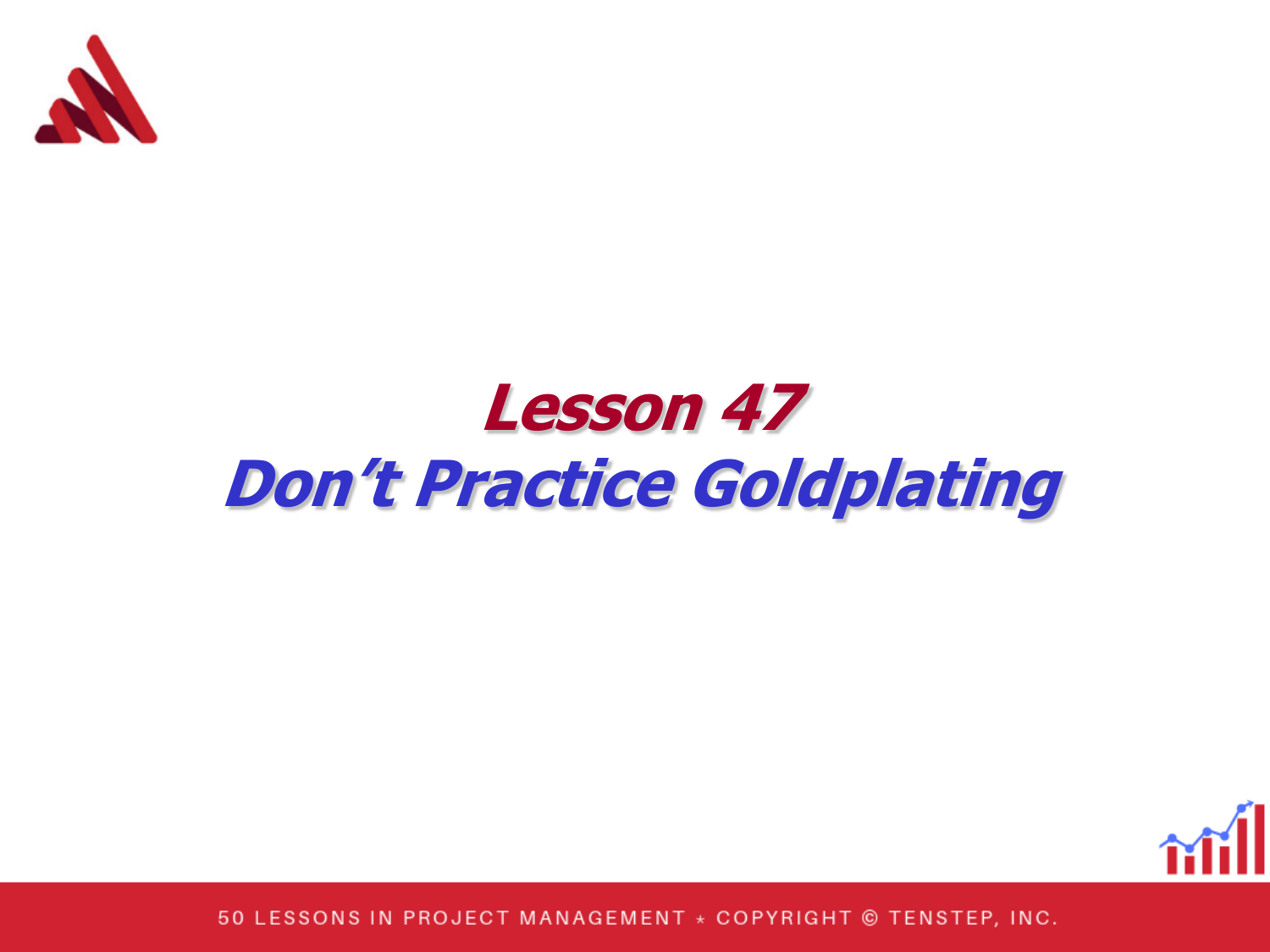

## **Give accurate expectations**

- Set expectations carefully and then meet those expectations
- Sponsors and key stakeholders help set to define success for the project
- Should you under-promise and then overdeliver?...



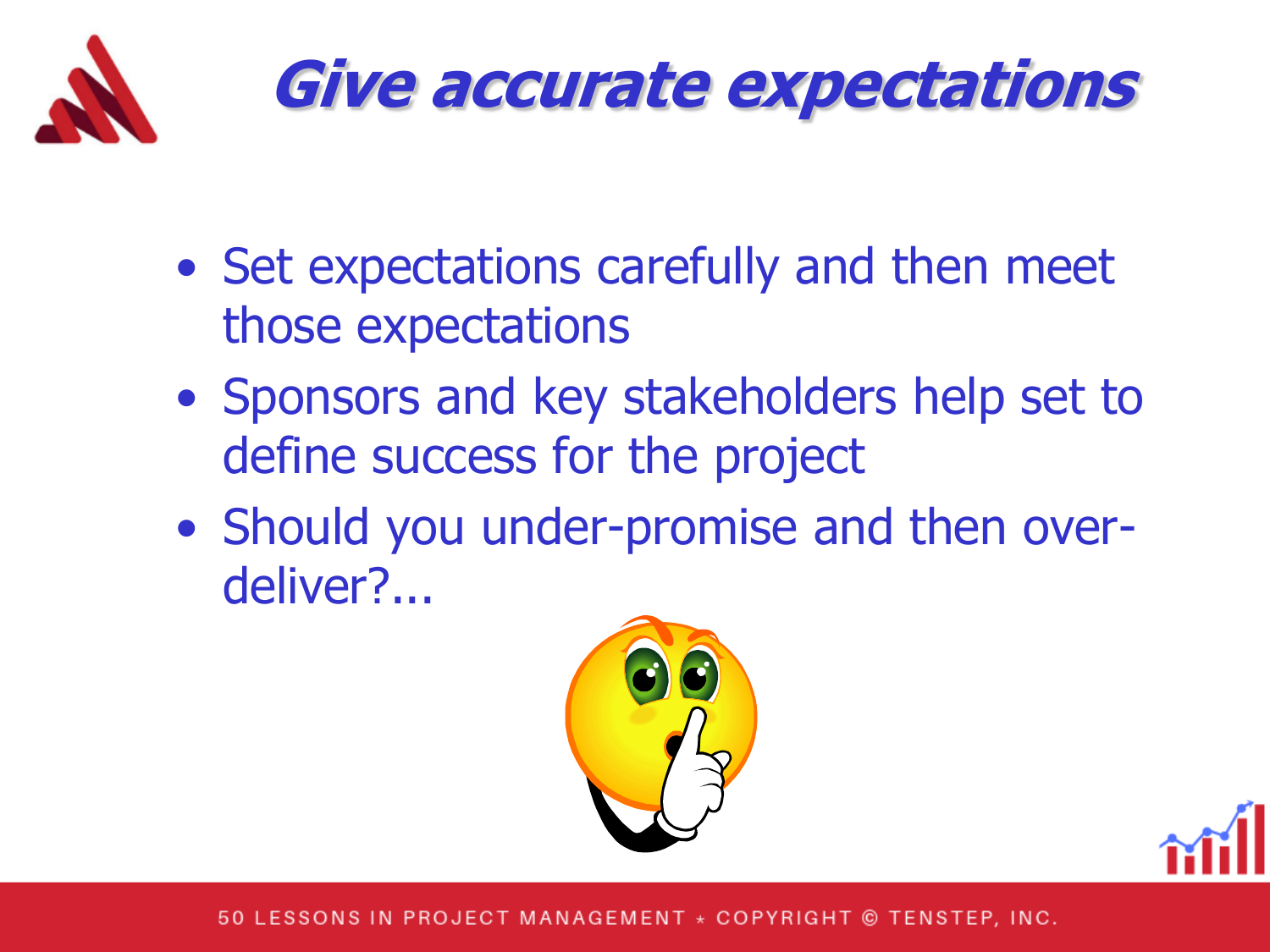

- Worst-case scenario
	- Everything will go wrong, work will take longer, issues will come up, potential risks will occur, etc.
	- Sandbagging: purposely setting low expectations you know you can exceed
- Best-case scenario
	- Everything will go right and work correctly the first time
- Neither give accurate or reasonable information to the client

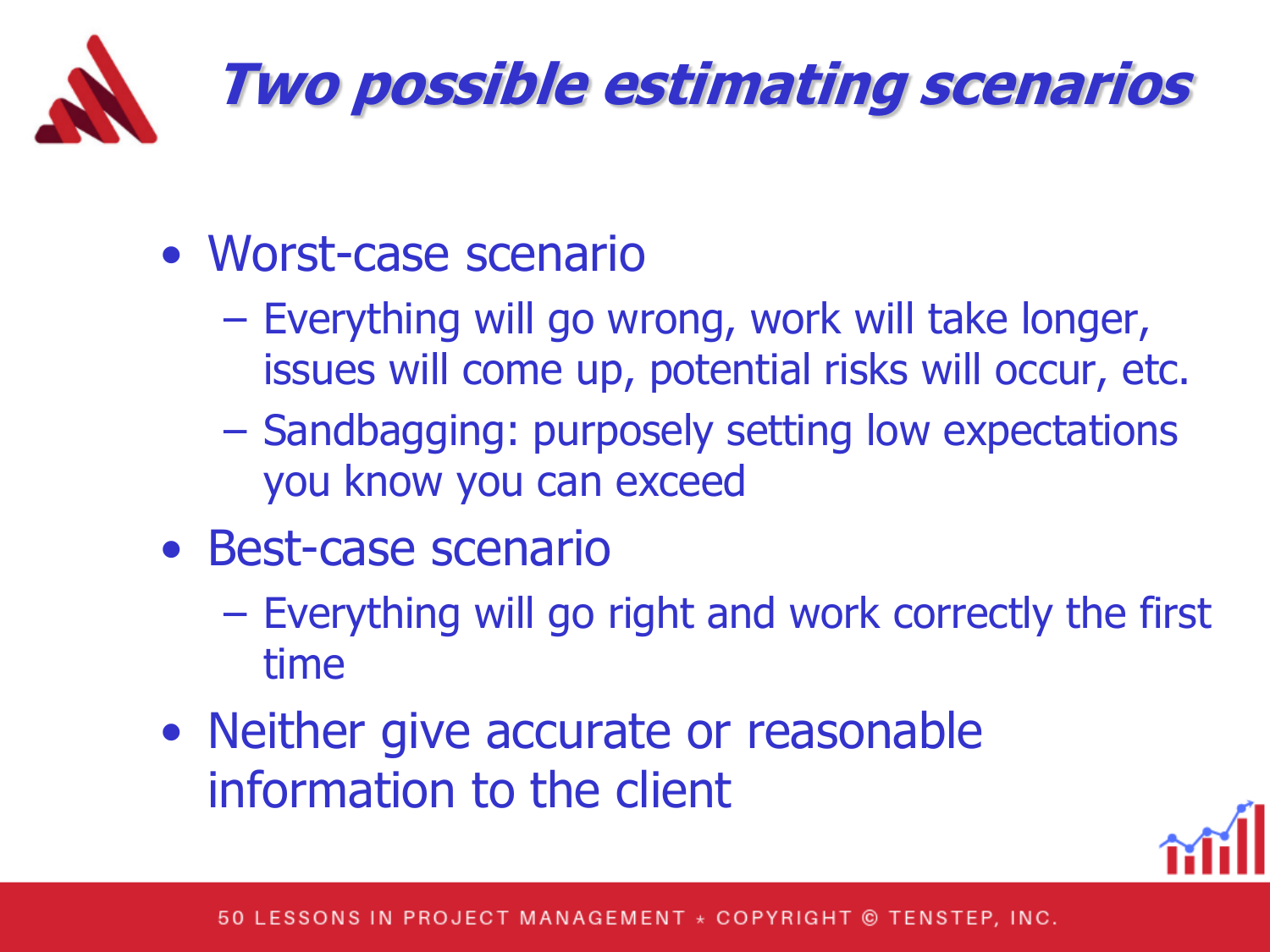

**Give most-likely estimate**

- Could deliver three estimate to the client: best-case, worst-case, and most likely
- Gives valid information with the appropriate contexts
- Usually only one estimate is given, and that is the most likely to occur



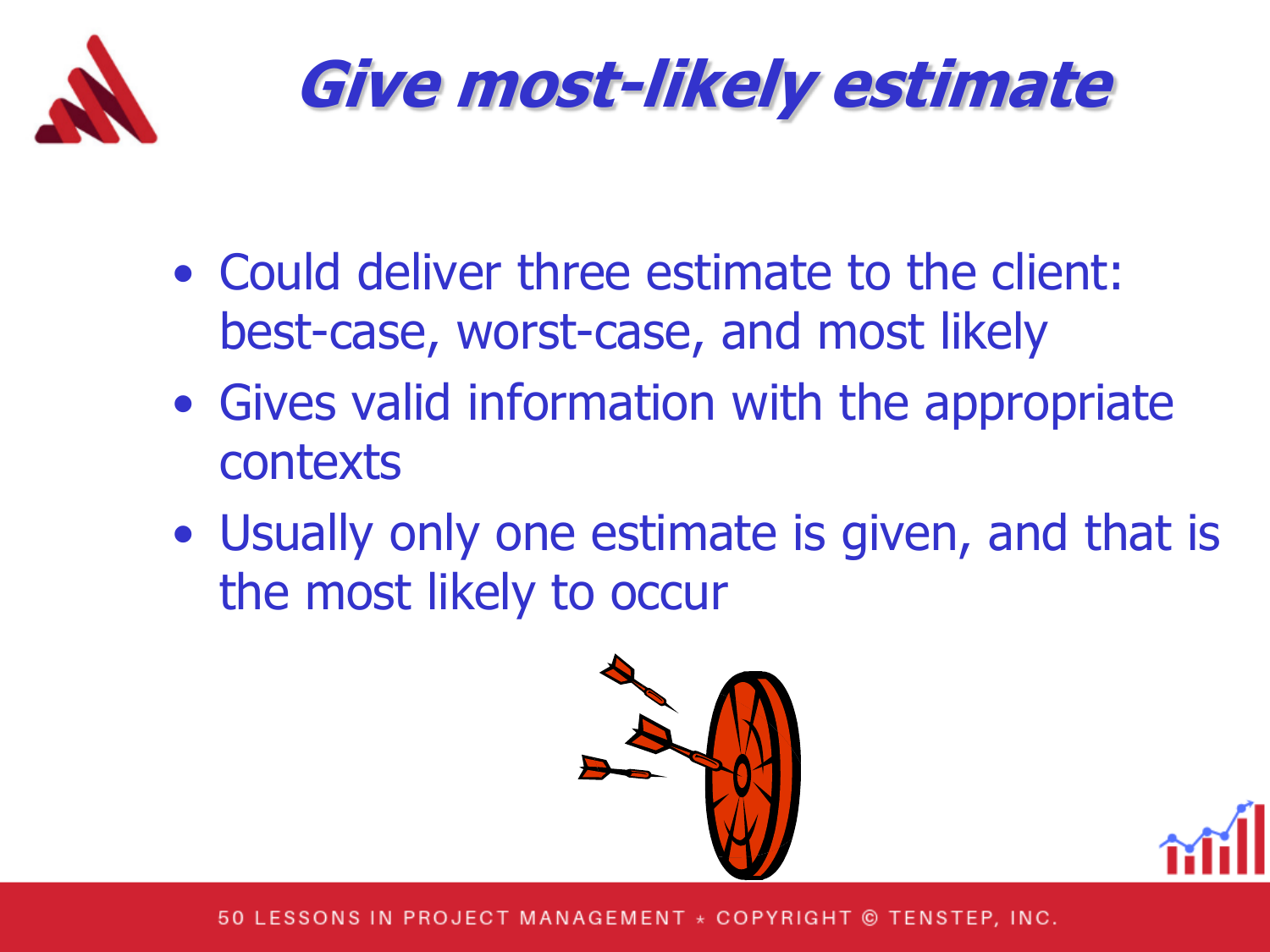



- Won't client be happy with deliverables that exceed their requests?
- Goldplating delivering more than the client has requested
- Sounds like a good practice, but is actually bad for two reasons



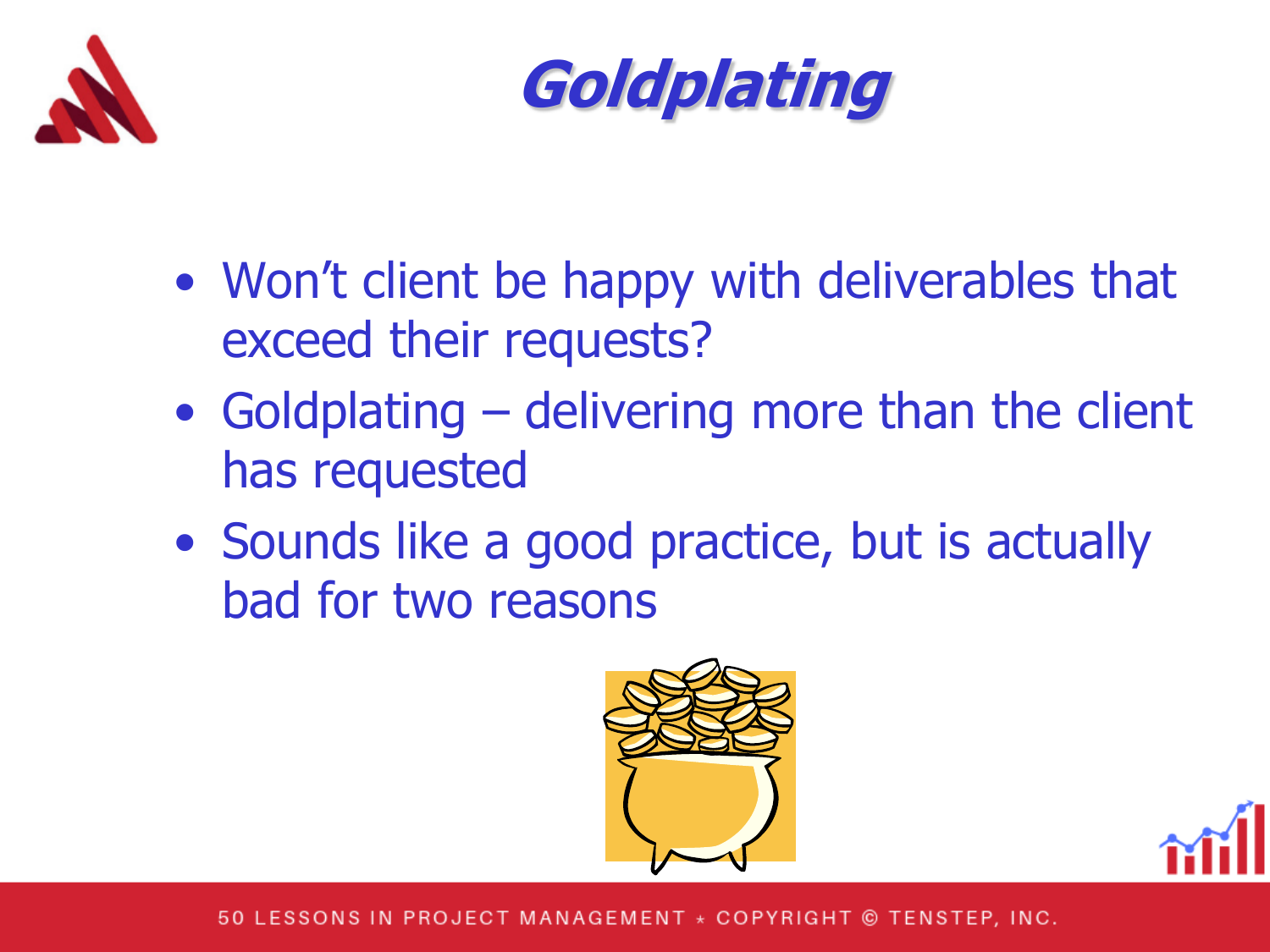



- 1. Primary focus of project should be delivering what the client wants, on time and within budget
	- Additional work might lead to a missed deadline
	- Good intentions don't make up for missed deadlines
- 2. Don't take it upon yourself to decide what is of most value to the client
	- May be good reasons why certain things aren't included